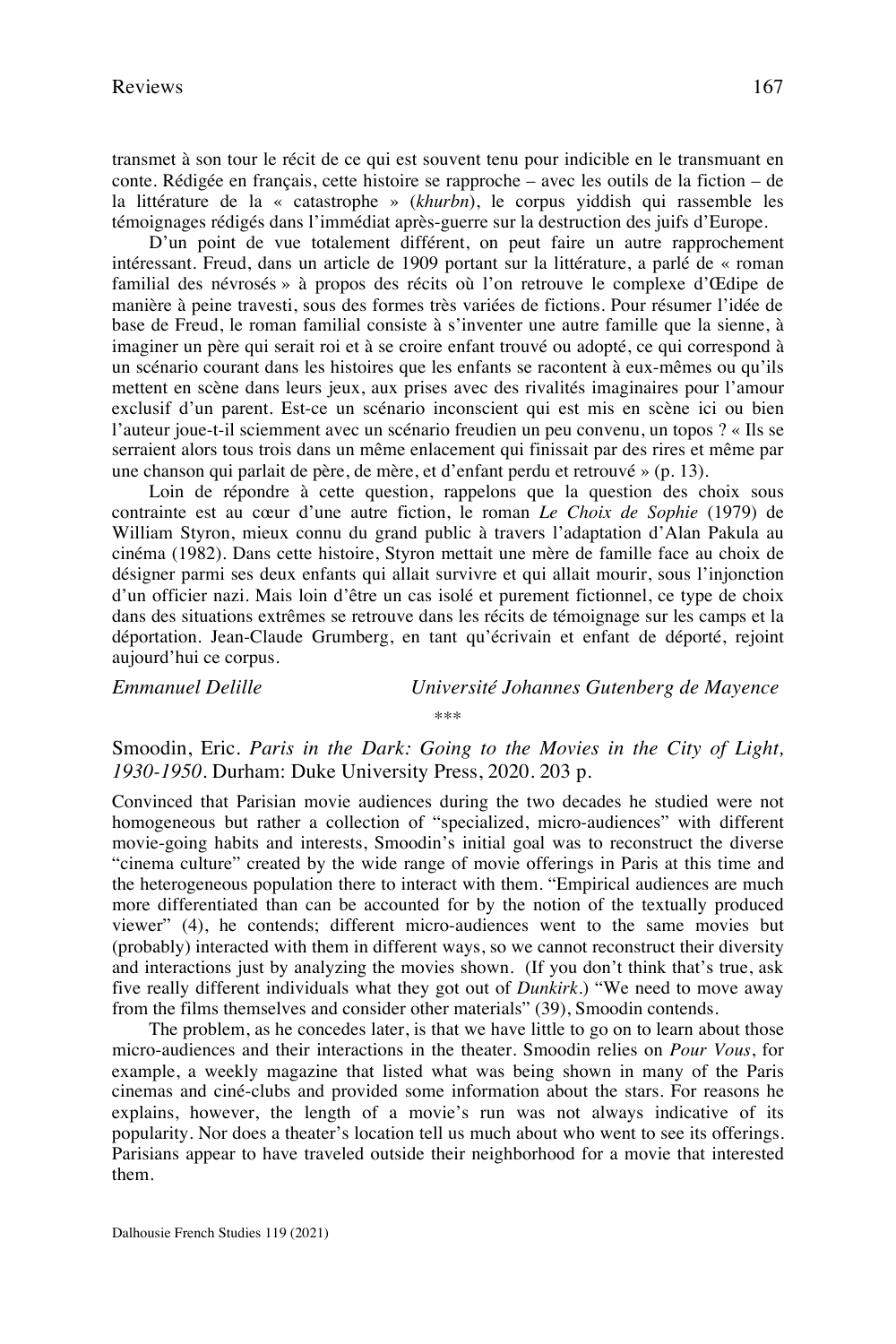So, instead, we get chapters on different aspects of what was available during these two decades and how it was publicized, drawn from what must have been a very extensive study of newspapers and movie periodicals. In a chapter devoted to ciné-clubs, Smoodin shows that in Paris they were not marginal, as one might imagine, but central to cinema culture, at least in part because they sought to "explain, preserve, and expand an aesthetic of cinema that could contain both Hollywood commercial movies and obscure experimental ones" (57), usually by providing discussions after showings. Another chapter examines how Parisian movie magazines presented the first two major stars of sound pictures, Maurice Chevalier and Marlene Dietrich.

One aspect of Parisian cinema culture that sometimes had nothing to do with feature films was the outbreaks of violence in theaters in the 1930s, usually led by members of the far right. (Smoodin calls them fascists. Some were, no doubt, but not all. Modern Americans often use "fascist" as a synonym for anything rightwing, ignoring the military component of fascism.) Reading this chapter the day after Trump incited a crowd to attack Congress was sobering. It also raised the question of what constituted "cinema culture" for those two decades. Smoodin focuses on feature films and their stars. In those years, however, newsreels and cartoons were integral parts of the movie-going experience.

For me, the most interesting chapter was that devoted to movie-going in Paris during the four years of the Occupation. Others, such as Jean-Pierre Bertin-Maghit, have dealt extensively with the material limitations the Germans imposed on French movie production during those years. That's a fascinating story, but not what concerns Smoodin here. Instead, he explains how the Germans tried to win over French movie goers, both with the creation of Continental Films to provide joint German-French productions and with the increased exportation of German movies and stars to France, such as the unfortunately named Brigitte Horney.

This chapter also focuses on feature-length films and their stars. Again, it's a shame Smoodin doesn't deal more with the newsreels. People I have interviewed about their movie-going in France during the war told me that German- and Vichy-controlled newsreels like *France Actualités* sometimes provoked very vocal protest that was remembered and discussed after the feature itself was forgotten. They were therefore very much part of the "cinema culture" of that era. This chapter would also have benefitted from a reading by a World War II historian. France did not surrender to Germany in 1940, despite Smoodin's repeated assertions; it stopped the fighting by signing an armistice. Nor did the Germans install Pétain as the leader of Vichy (101). That was done by a majority of the members of the French Assembly, with no German coercion. World War II did not "wind down" in 1944 (119), as anyone familiar with the Battle of the Bulge could have explained to the author.

Smoodin concludes with a chapter on how quickly Parisian movie theaters got back into business after the Germans were driven out in August, 1944. We learn that Deanna Durbin's *It Started with Eve* (1941) was the first feature film to be shown, evidently because it had been playing in American-occupied North Africa that summer. (French critics loved it.) Within a few years Hollywood movies, banned during the Occupation, would occupy half of Parisian movie screens. (Smoodin admits that, the first time he lived in Paris, most of the movies he went to see were American. 154) People I interviewed about movie-going immediately after the war often spoke about watching Westerns, but Smoodin doesn't mention any particular number of those in post-War Paris. He does note that Pagnol's 1940 *La Fille du puisatier* was brought back at one of the major theaters. I wonder how audiences greeted the scene where Pétain announced that he was going to ask Germany for an Armistice. As the author admits again in his *Conclusion*, however, it is impossible to determine who went to see which movies in